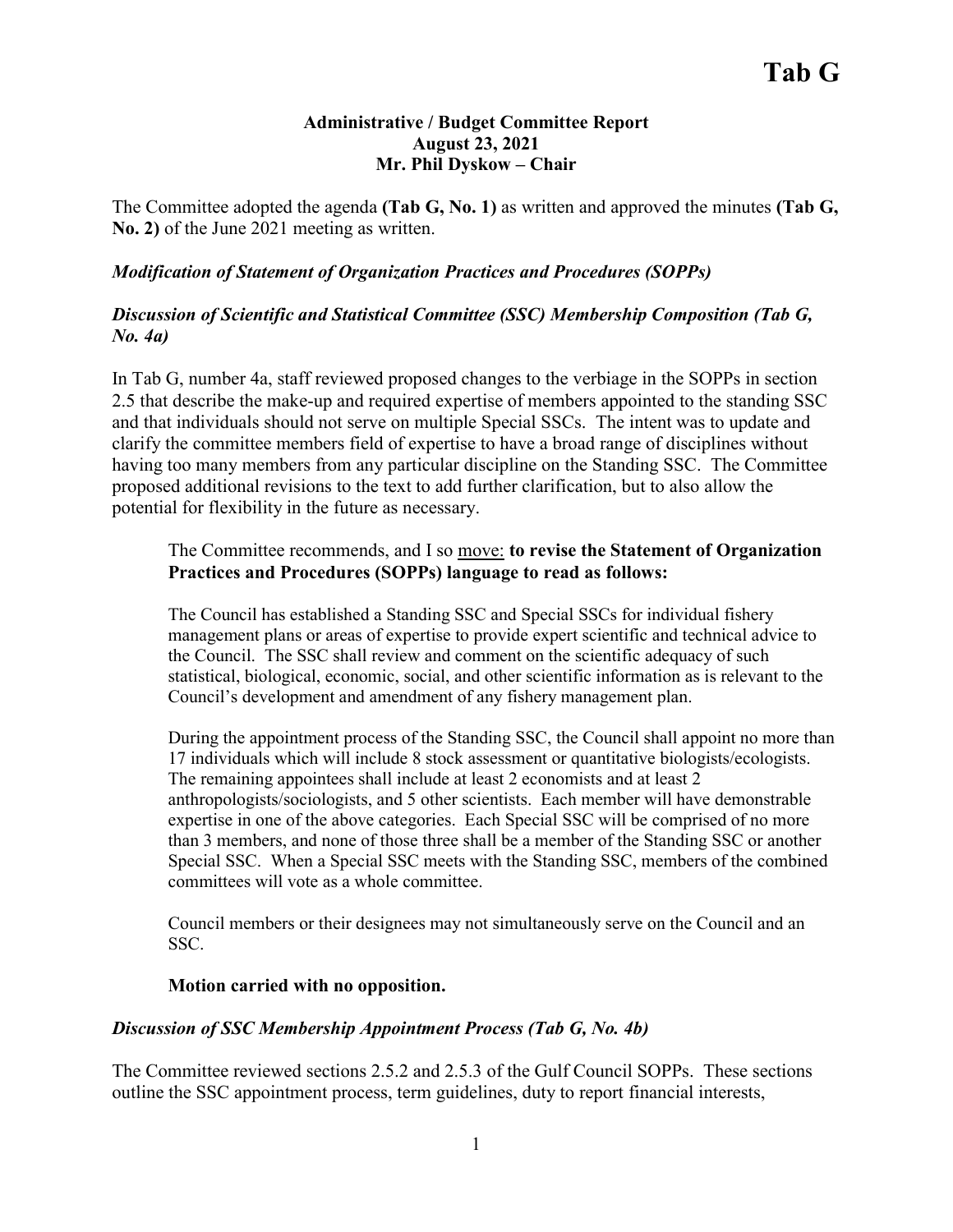procedural guidelines, and administrative provisions relevant to SSCs specified in the Magnuson-Stevens Fishery Conservation and Management Act. The Committee asked questions but no motions or requests were made directing staff to work on any changes at this time.

# *Discussion of the SSC's Best Practices and Voting Procedures (Tab G, No. 5)*

Staff reviewed the updates to the draft document presented in June 2021 which now include input received from the SSC during its August 2021 meeting on its peer review responsibilities and voting practices. The intention is to place the finalized document on the Council website and use it as guidance during the conduct of meetings when the SSC is acting as the peer review body for a stock assessment or other study, and voting on the issue of BSIA. The Council could then consider if the policy should eventually be included in the SOPPs.

The Committee requested additional verbiage to address alternative action the SSC may take if a BSIA recommendation cannot be reached. Based on feedback from the Committee, staff proposed the following revisions to the proposed voting procedures:

"When the SSC is acting as the peer review body for a stock assessment or other study, an SSC member(s) should abstain from any motions and voting on the issue of BSIA if they have served as the analytical lead, or principal or co-principal investigator or had any direct participation as a member of the analytical team. During the BSIA deliberations the SSC member(s) is free to participate in the discussion, answer questions, and provide pertinent expertise and feedback to the SSC. If the SSC cannot reach a BSIA recommendation, it will provide rationale for this determination and provide recommendations for next steps to achieve a BSIA recommendation.

Once a BSIA recommendation has been reached, the SSC member(s) is at liberty to motion and vote on remaining management advice (e.g., catch limits, appropriateness of allocation calculations, decision tools developed to inform management action)."

# *Presentation of the 2019-2020 Audit Report (Tab G, No. 6)*

This was an informational presentation of the results of the 2019-2020 biennial audit. The independent audit firm issued an unmodified opinion. There were no questioned costs, required adjustments, or material weaknesses noted in procedures. No further action is required.

# *Discussion on SSC Stipends (Tab G, No. 7)*

In response to a request from Council, staff presented background information and estimated costs for 2021 based on potential changes to the SSC stipend rate. A survey of other Fishery Management Councils indicated that the average daily stipend rate for all Councils is \$308. Although the budget projection for 2021 is to expend most of the remaining budget at the current pay rate, the Council has historically underspent the SSC stipend budget. The projection for the next three years, based on the planned meeting activity from the original 5-year budget, indicates that the cost of each \$25 per-day increase in rate could require an annual budget increase of about \$5,400. Staff stated that an increase of up to \$350 per day could be adopted with minimal difficulty, if the Committee wished to pursue such an increase. If the Council approves a stipend